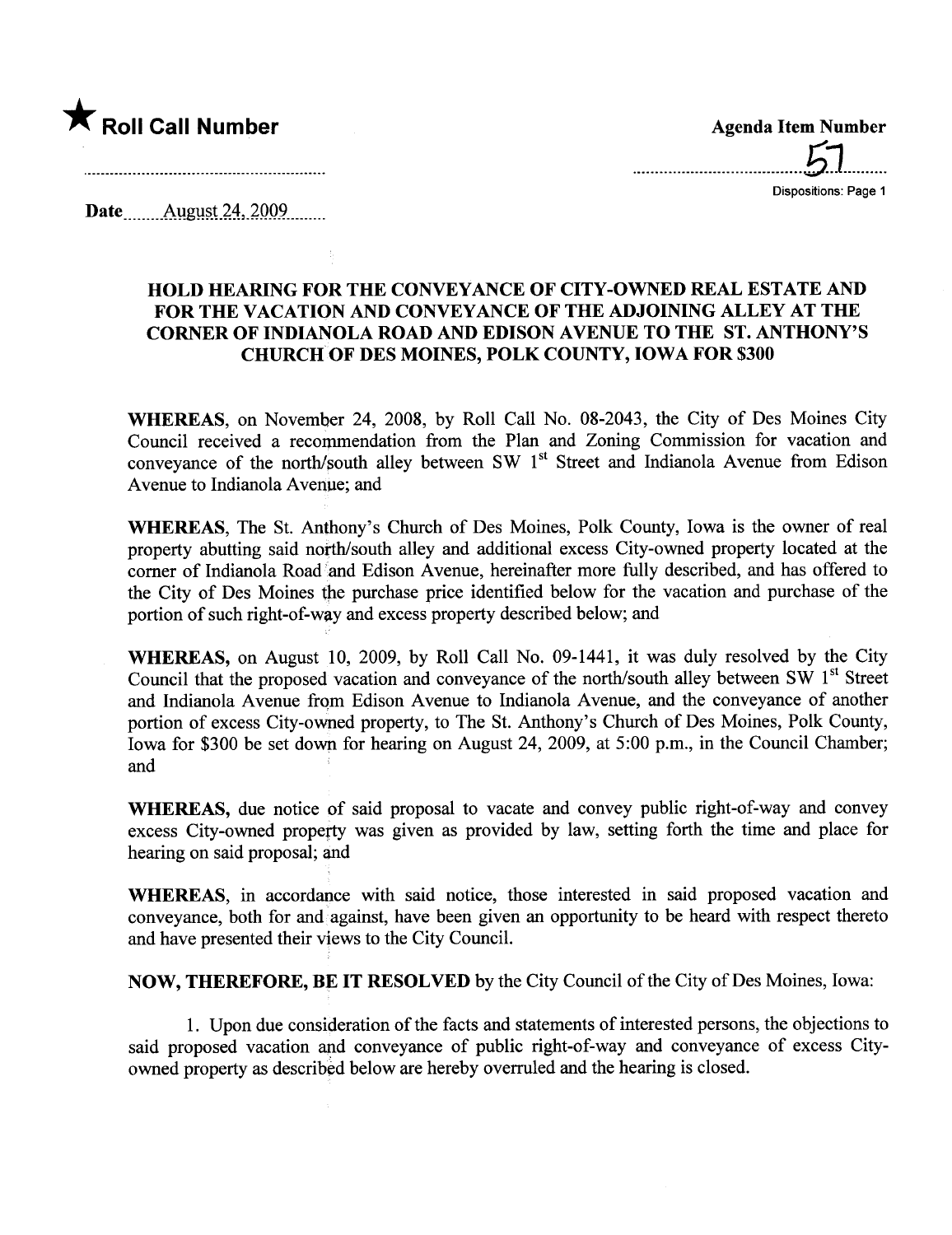

<u>הפ</u>

Dispositions: Page 2

Date .......Allgmi.t24,)QQ9........\_

2. There is no public need for the right-of-way proposed to be vacated and the public would not be inconvenienced by reason of the vacation of the north/south alley between SW  $1<sup>st</sup>$  Street and Indianola Avenue from Edison Avenue to Indianola Avenue, more specifically described as follows:

All that part of North/South Alley right-of-way lying South of the southwesterly right-of-way line of Indianola Avenue and lying northerly of the northwesterly extension of the Southerly line of Lot 5, Block 11, Van's Addition, an Official Plat, and lying easterly of and adjoining Lots 3 and 4 of said Block 11, all now included in and forming a part of the City of Des Moines, Polk County, Iowa.

3. That the sale and conveyance of the following-described portion of such alley right-of-way, along with another portion of excess City-owned property, to The St. Anthony's Church of Des Moines, Polk County, Iowa for \$300 together with payment by such grantee of the estimated publication and recording costs for this transaction, be and is hereby approved:

All that part of vacated North/South Alley right-of-way lying South of the southwesterly right-ofway line of Indianola Avenue and lying northerly of the northwesterly extension of the Southerly line of Lot 5, Block 11, Van's Addition, an Official Plat, and lying easterly of and adjoining Lots 3 and 4 of said Block 11, all now included in and forming a part of the City of Des Moines, Polk County, Iowa.

## And

Parcel "A" in Lots 5 and 6, Block 11, Van's Addition to South Des Moines, an Official Plat as recorded in Book 10252, Page 873 on November 5, 2003 in the Recorders Office of Polk County, Iowa.

4. The Mayor is authorized and directed to sign the Offer to Purchase and the Quit Claim Deed for the conveyance identified above, and the City Clerk is authorized and directed to attest to the Mayor's signature.

5. Upon final passage of an ordinance vacating the said right-of-way and upon proof of payment of the consideration plus \$113.00 for publication and recording costs, the City Clerk is authorized and directed to forward the original of the said Deed, together with a certified copy of this resolution and of the affidavit of publication of the notice of this hearing to the Real Estate Division of the Engineering Deparment for the purose of causing said documents to be recorded.

6. The Real Estate Division Manager is authorized and directed to forward the original of the Deed, together with a certified copy of this resolution and of the affidavit of publication of the notice of this hearing, to the Polk County Recorder's Office for the purpose of causing these documents to be recorded.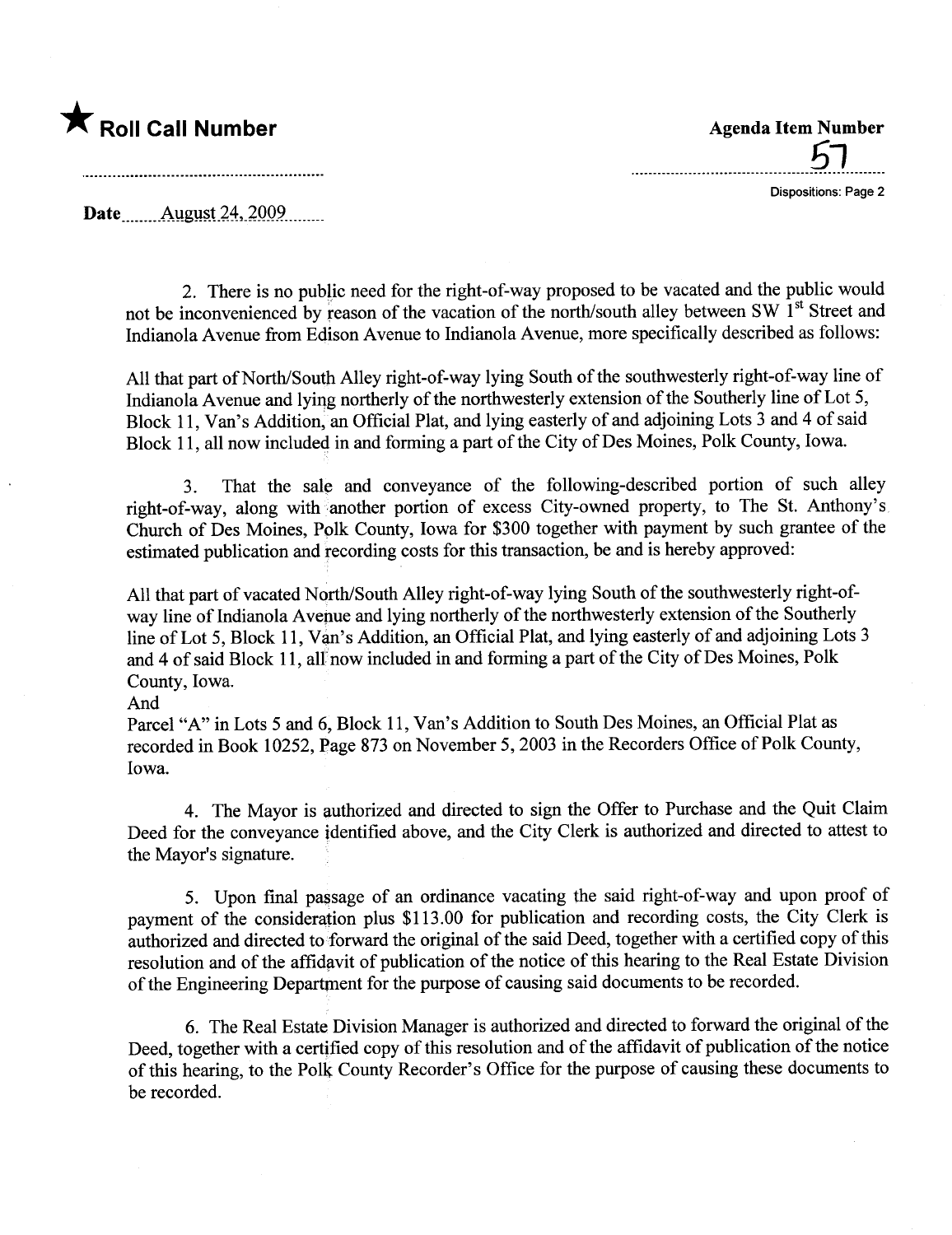

....................................5.7...........

Dispositions: Page 3

Date ......... August 24, 2009..........

7. Upon receipt of the recorded documents back from the Polk County Recorder, the Real Estate Division Manager shall mail the original of the Quit Claim Deed and copies of the other documents to the grantees.

8. The proceeds from the sale of this property will be deposited into the following account: Property Maintenance Endowment Fund, SP767, ENG980500.

(Council Communication No.  $0$   $9$ - $60$ 

Moved by to adopt.

APPROVED AS TO FORM:

Jlenna K. Frank

Assistant City Attorney

| <b>COUNCIL ACTION</b> | <b>YEAS</b> | <b>NAYS</b> | <b>PASS</b> | <b>ABSENT</b>   | <b>CERTIFICATE</b>                                                                                                                                                                                                                                                                                                         |
|-----------------------|-------------|-------------|-------------|-----------------|----------------------------------------------------------------------------------------------------------------------------------------------------------------------------------------------------------------------------------------------------------------------------------------------------------------------------|
| <b>COWNIE</b>         |             |             |             |                 | I, DIANE RAUH, City Clerk of said City hereby<br>certify that at a meeting of the City Council of<br>said City of Des Moines, held on the above date,<br>among other proceedings the above was adopted.<br>IN WITNESS WHEREOF, I have hereunto set my<br>hand and affixed my seal the day and year first<br>above written. |
| <b>COLEMAN</b>        |             |             |             |                 |                                                                                                                                                                                                                                                                                                                            |
| <b>KIERNAN</b>        |             |             |             |                 |                                                                                                                                                                                                                                                                                                                            |
| <b>HENSLEY</b>        |             |             |             |                 |                                                                                                                                                                                                                                                                                                                            |
| <b>MAHAFFEY</b>       |             |             |             |                 |                                                                                                                                                                                                                                                                                                                            |
| <b>MEYER</b>          |             |             |             |                 |                                                                                                                                                                                                                                                                                                                            |
| <b>VLASSIS</b>        |             |             |             |                 |                                                                                                                                                                                                                                                                                                                            |
| <b>TOTAL</b>          |             |             |             |                 |                                                                                                                                                                                                                                                                                                                            |
| <b>MOTION CARRIED</b> |             |             |             | <b>APPROVED</b> |                                                                                                                                                                                                                                                                                                                            |
|                       |             |             | Mayor       |                 | City Clerk                                                                                                                                                                                                                                                                                                                 |
|                       |             |             |             |                 |                                                                                                                                                                                                                                                                                                                            |
|                       |             |             |             |                 |                                                                                                                                                                                                                                                                                                                            |